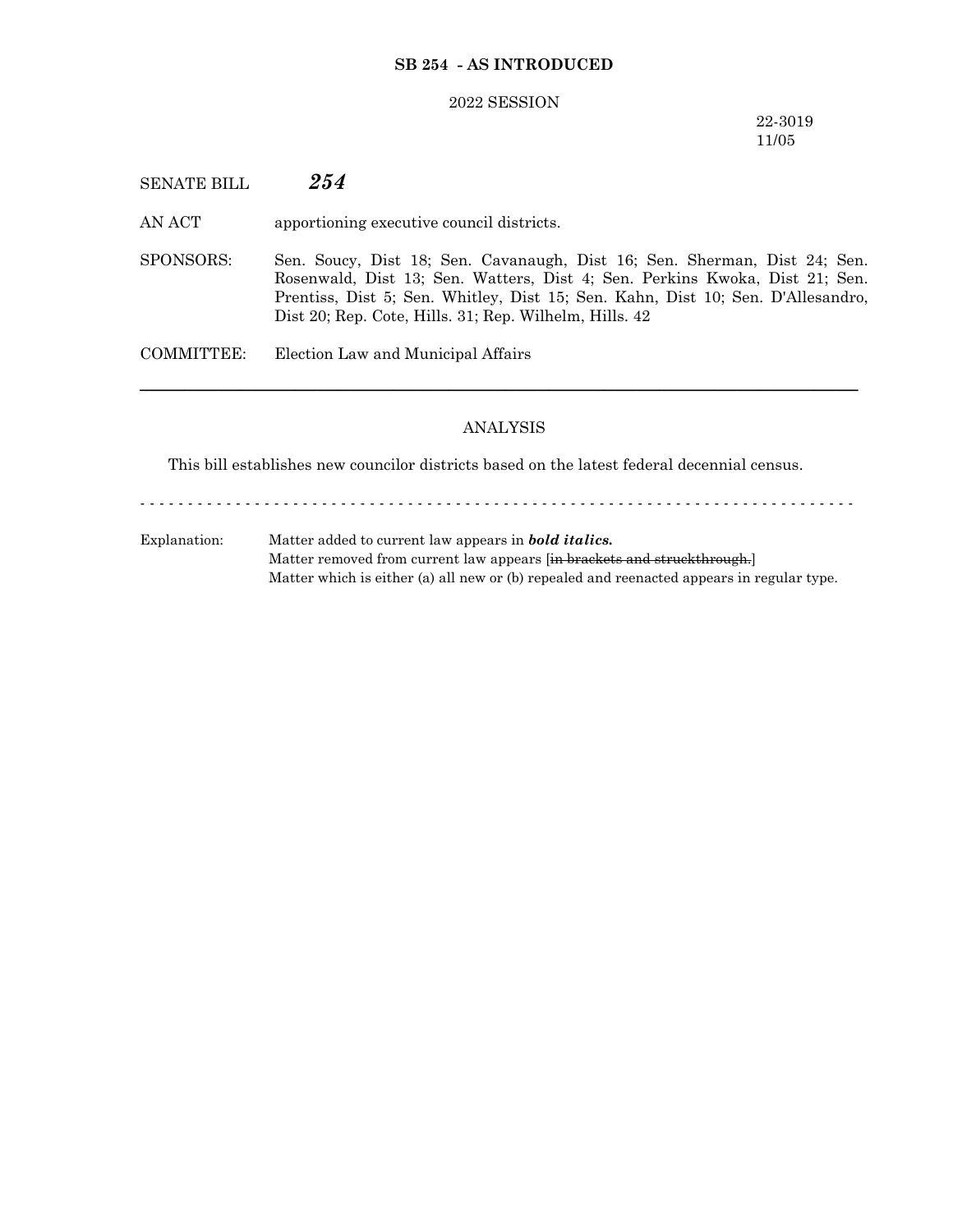#### **SB 254 - AS INTRODUCED**

### STATE OF NEW HAMPSHIRE

*In the Year of Our Lord Two Thousand Twenty Two*

AN ACT apportioning executive council districts.

1

*Be it Enacted by the Senate and House of Representatives in General Court convened:*

1 Councilor Districts. RSA 662:2 is repealed and reenacted to read as follows:

662:2 Councilor Districts. The state is divided into 5 districts for the choosing of councilors, each of which may elect one councilor. The districts shall be constituted as follows: 2 3

I. Councilor district number 1 is constituted of the counties of Coos and Grafton, the unincorporated place of Hale's Location, the towns of Albany, Alton, Bartlett, Belmont, Center Harbor, Charlestown, Chatham, Conway, Cornish, Croydon, Eaton, Effingham, Freedom, Gilford, Grantham, Hart's Location, Jackson, Madison, Meredith, Moultonborough, New Hampton, Newport, Ossipee, Plainfield, Sanbornton, Sandwich, Springfield, Sunapee, Tamworth, Tilton, Tuftonboro, Wakefield, and Wolfeboro and the cities of Claremont and Laconia. 4 5 6 7 8 9

II. Councilor district number 2 is constituted of the towns of Acworth, Allenstown, Alstead, Andover, Antrim, Barnstead, Bennington, Boscawen, Bow, Bradford, Brookfield, Canterbury, Chesterfield, Chichester, Danbury, Deerfield, Deering, Dublin, Epsom, Farmington, Francestown, Gilmanton, Gilsum, Goshen, Greenfield, Hancock, Harrisville, Henniker, Hill, Hillsborough, Hopkinton, Langdon, Lempster, Loudon, Marlborough, Marlow, Middleton, Milton, Nelson, New Durham, Newbury, New London, Northfield, Northwood, Pembroke, Pittsfield, Rollinsford, Roxbury, Salisbury, Stoddard, Strafford, Sullivan, Surry, Sutton, Unity, Walpole, Warner, Washington, Weare, Webster, Westmoreland, Wilmot, and Windsor and the cities of Concord, Franklin, Rochester, and Somersworth. 10 11 12 13 14 15 16 17 18

III. Councilor district number 3 is constituted of the towns of Atkinson, Barrington, Brentwood, Chester, Danville, Durham, East Kingston, Epping, Exeter, Fremont, Greenland, Hampstead, Hampton, Hampton Falls, Kensington, Kingston, Lee, Madbury, New Castle, Newfields, Newington, Newmarket, Newton, North Hampton, Nottingham, Plaistow, Rye, Salem, Sandown, Seabrook, South Hampton, Stratham, and Windham and the cities of Dover and Portsmouth. 19 20 21 22 23

IV. Councilor district number 4 is constituted of the towns of Auburn, Bedford, Candia, Derry, Hooksett, Hudson, Litchfield, Londonderry, Pelham, and Raymond and the city of Manchester. 24 25 26

V. Councilor district number 5 is constituted of the towns of Amherst, Brookline, Dunbarton, Fitzwilliam, Goffstown, Greenville, Hinsdale, Hollis, Jaffrey, Lyndeborough, Mason, Merrimack, Milford, Mont Vernon, New Boston, New Ipswich, Peterborough, Richmond, Rindge, Sharon, Swanzey, Temple, Troy, Wilton, and Winchester and the cities of Keene and Nashua. 27 28 29 30